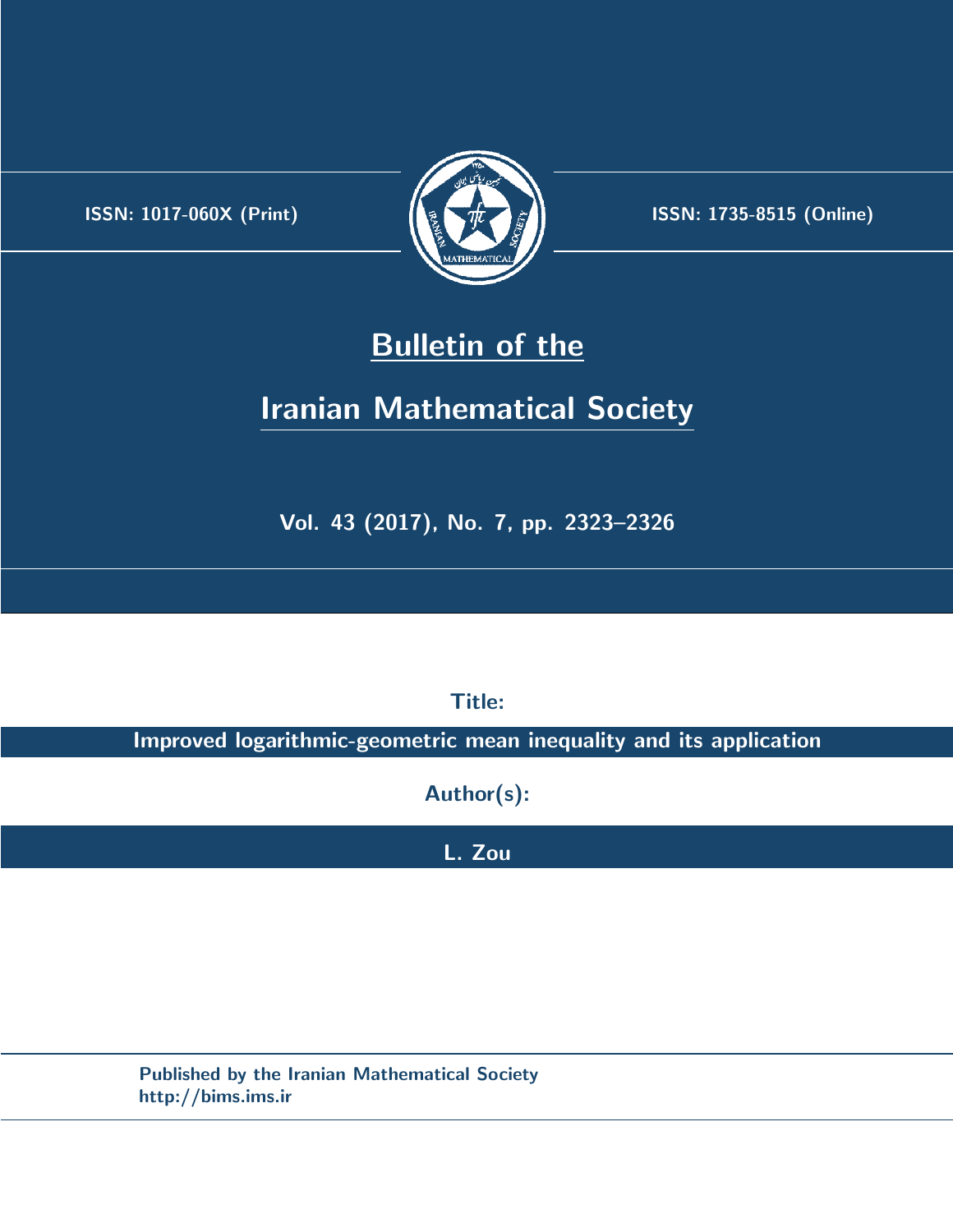Bull. Iranian Math. Soc. Vol. 43 (2017), No. 7, pp. 2323–2326 Online ISSN: 1735-8515

### **IMPROVED LOGARITHMIC-GEOMETRIC MEAN INEQUALITY AND ITS APPLICATION**

#### L. ZOU

(Communicated by Bamdad Yahaghi)

ABSTRACT. In this short note, we present a refinement of the logarithmicgeometric mean inequality. As an application of our result, we obtain an operator inequality associated with the geometric and logarithmic means. **Keywords:** Taylor's theorem, logarithmic mean, geometric mean, operator inequality.

**MSC(2010):** Primary: 47A63; Secondary: 26D07, 26D15.

#### 1. **Introduction**

The logarithmic mean of positive numbers *a, b* is defined by

$$
L(a,b) = \int_0^1 a^t b^{1-t} dt = \begin{cases} \frac{a-b}{\log a - \log b}, & a \neq b \\ a, & a = b \end{cases}
$$

which is of interest in chemical engineering, statistics, and thermodynamics [[2,](#page-4-0) [1\]](#page-4-1). It is well-known that

$$
(1.1) \t\t \sqrt{ab} \le L(a, b).
$$

For two invertible positive operators *A* and *B*, the weighted geometric mean  $A#_tB$  is defined by

<span id="page-1-0"></span>
$$
A \#_t B = A^{1/2} \left( A^{-1/2} B A^{-1/2} \right)^t A^{1/2}.
$$

When  $t = 1/2$ , we write  $A \# B$  for brevity. The relative operator entropy

$$
S(A|B) = A^{1/2} \log \left( A^{-1/2} B A^{-1/2} \right) A^{1/2},
$$

which was introduced by Fujii and Kamei [\[5](#page-4-2)], has been generalized and extended in various directions [[3,](#page-4-3) [6](#page-4-4), [7](#page-4-5), [9](#page-4-6), [10](#page-4-7), [8](#page-4-8), [11](#page-4-9), [12](#page-4-10)].

*⃝*c 2017 Iranian Mathematical Society

Article electronically published on December 30, 2017. Received: 22 October 2016, Accepted: 28 March 2017.

<sup>2323</sup>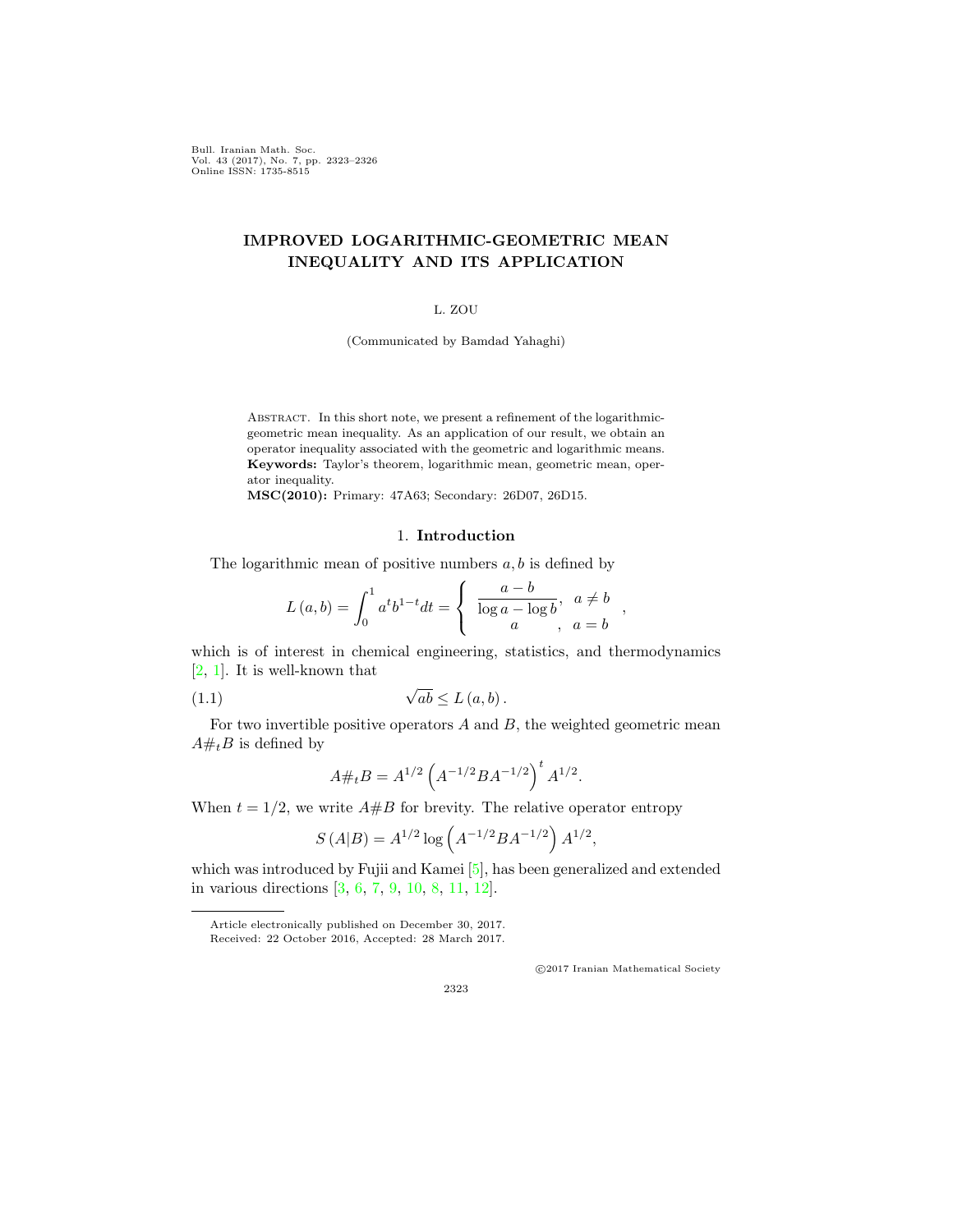Let *A* and *B* be invertible positive operators. It is known [1, p. 230] that

$$
(1.2)\qquad \qquad A \# B \le \int_0^1 A \#_t B dt,
$$

which is an operator version of the inequality  $(1.1)$  $(1.1)$ .

In this short note, we obtain a refinement of the inequality  $(1.1)$  $(1.1)$ . As an application of our result, we present an improvement of the inequality ([1.2](#page-2-0)).

### <span id="page-2-1"></span><span id="page-2-0"></span>2. **Main results**

In this section, we give an operator inequality associated with geometric and logarithmic means. To do this, we need the following lemma [\[4](#page-4-11), Remark 1].

**Lemma 2.1.** *Let*  $a > 0$ *. If*  $\frac{1}{2}$  – *√* 3  $\frac{\sqrt{3}}{6} \leq x \leq \frac{1}{2}$  $\frac{1}{2}$  + *√* 3  $\frac{6}{6}$ , then

(2.1) 
$$
\frac{a^x + a^{1-x}}{2} \le \int_0^1 a^t dt,
$$

*where the expression*  $\frac{a^x + a^{1-x}}{2}$  $\frac{a}{2}$  is the Heinz mean of a and  $b = 1$ .

**Theorem 2.2.** *Let a >* 0*. Then*

(2.2) 
$$
\left(1+\frac{(\log a)^2}{24}\right)\sqrt{a} \le \int_0^1 a^t dt.
$$

*Proof.* Let

<span id="page-2-3"></span>
$$
f(x) = \frac{a^x + a^{1-x}}{2}, \quad \frac{1}{2} - \frac{\sqrt{3}}{6} \le x \le \frac{1}{2} + \frac{\sqrt{3}}{6}.
$$

It is easy to see that the function  $f$  is twice differentiable. Simple calculations show that

$$
f'(x) = \frac{a^x - a^{1-x}}{2} \times \log a,
$$

and

$$
f^{''}(x) = f(x) \times (\log a)^{2}.
$$

So, for any given  $x \in$  $\sqrt{1}$ 2 *− √* 3  $\frac{\sqrt{3}}{6},\frac{1}{2}$ 2  $\setminus$ , by Taylor's theorem, there exists  $\xi \in$  $\sqrt{2}$  $\frac{1}{x}$ 2  $\setminus$ such that

<span id="page-2-2"></span>(2.3) 
$$
f(x) = \sqrt{a} + \frac{(\log a)^2}{2} \frac{a^{\xi} + a^{1-\xi}}{2} \left(x - \frac{1}{2}\right)^2.
$$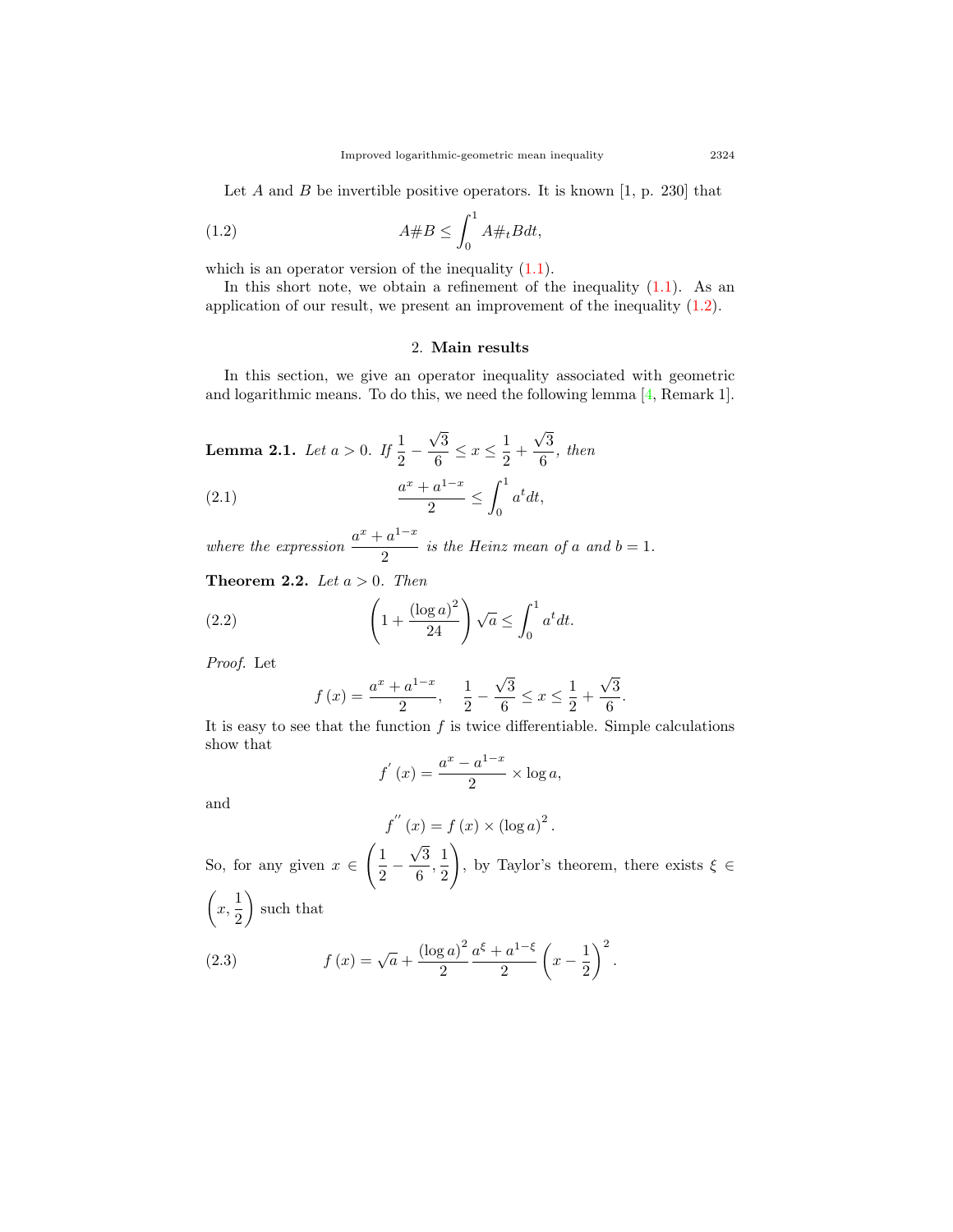It follows from  $(2.1)$  $(2.1)$  and  $(2.3)$  that

$$
\sqrt{a} + \frac{(\log a)^2}{2} \frac{a^{\xi} + a^{1-\xi}}{2} \left( x - \frac{1}{2} \right)^2 \le \int_0^1 a^t dt.
$$

So, the arithmetic-geometric mean inequality and the last inequality complete the proof.  $\hfill \square$ 

*Remark* 2.3. Let  $a, b > 0$ . Replacing *a* by  $\frac{a}{b}$  in inequality ([2.2](#page-2-3)) and then multiplying *b* on both sides, we have

$$
\left(1 + \frac{(\log a - \log b)^2}{24}\right)\sqrt{ab} \le \int_0^1 a^t b^{1-t} dt = L(a, b),
$$

which is a refinement of the inequality  $(1.1)$  $(1.1)$ .

Next, as an application of the inequality ([2.2\)](#page-2-3), we present an improvement of the inequality ([1.2](#page-2-0)).

**Theorem 2.4.** *Let C and B be bounded linear operators. If B is positive and C is invertible, then*

<span id="page-3-0"></span>
$$
(2.4)
$$
\n
$$
C^* ((C^{-1})^* BC^{-1})^{1/2} C + \frac{1}{24} K \left( C^{-1} ((C^{-1})^* BC^{-1})^{1/2} (C^{-1})^* \right) K
$$
\n
$$
\leq \int_0^1 C^* ((C^{-1})^* BC^{-1})^t C dt,
$$

*where*

$$
K=C^*\log\left(\left(C^{-1}\right)^*BC^{-1}\right)C.
$$

*Proof.* First assume that *B* is an invertible positive operator. The general case will follow from the special one by a continuity argument. Let

$$
T = \left(C^{-1}\right)^{*} B C^{-1}.
$$

By the inequality  $(2.2)$  $(2.2)$ , we have

$$
T^{1/2} + \frac{1}{24} \left( \log T \right) T^{1/2} \left( \log T \right) \le \int_0^1 T^t dt.
$$

Multiplying by  $C^*$  on the left-hand side and  $C$  on the right-hand side, we obtain

$$
C^*T^{1/2}C + \frac{1}{24}C^* \left(\log T\right)T^{1/2} \left(\log T\right)C \le \int_0^1 C^*T^t C dt,
$$

which is equivalent to

$$
C^* \left( \left( C^{-1} \right)^* B C^{-1} \right)^{1/2} C \quad + \quad \frac{1}{24} K \left( C^{-1} \left( \left( C^{-1} \right)^* B C^{-1} \right)^{1/2} \left( C^{-1} \right)^* \right) K \\ \leq \quad \int_0^1 C^* \left( \left( C^{-1} \right)^* B C^{-1} \right)^t C dt,
$$

 $2325$   $Z_{\text{ou}}$